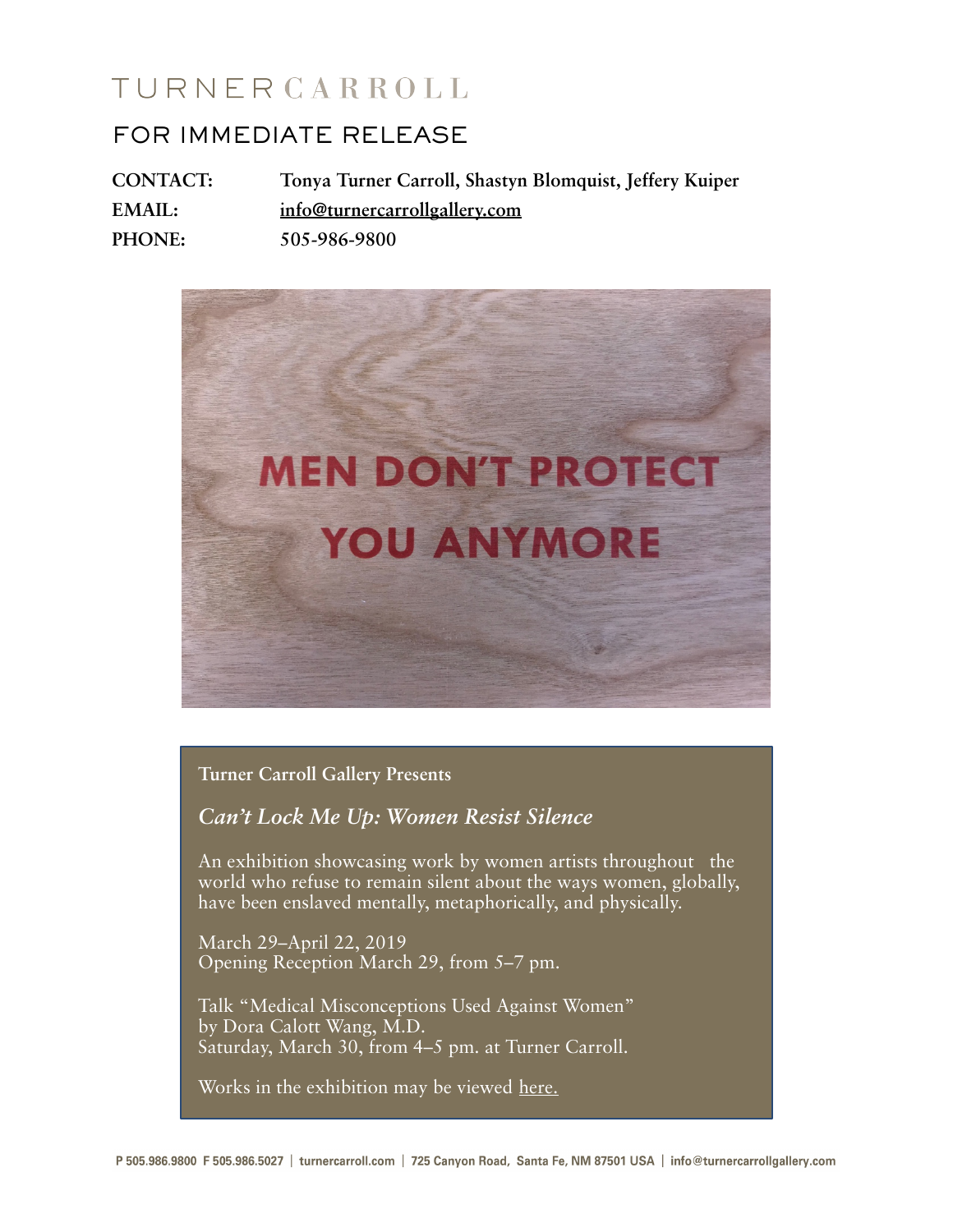## *[SANTA FE, NM January 18, 2019] – Public Opening, Friday, March 29, 2019, 5–7 pm*

*"When the whole world is silent, even one voice becomes powerful. We realize the importance of our voices only when we are silenced."* Malala Yousafzai, Pakistan

A massive, global problem exists in our shared human history. Since the beginning of humanity, women's biology has been used against them as a means of enslaving their bodies, minds, and their sense of possibility. It's time to admit this problem exists, examine how society perpetuates it, and do everything in our power as individuals to solve it.

The *problem* is the weaponization of the female body through language, images, and the threat of sexual violence. The *problem* is also how women have been historically subjugated through sexual violence. These crimes hurt women psychologically, emotionally, and physically and leave them feeling broken and in constant fear for their safety.

Perpetuated through the use of misogynistic language, the objectification of women's bodies, and the glamorization of sexual violence, we've created a society that disregards women's rights and safety. Women are conditioned to stay silent; and when they do choose to speak out, they are quickly discredited. The rise of the #metoo movement is beginning to shift this dynamic, but the road to undoing centuries of ingrained misogyny is long. We perpetuate this silencing of women by allowing men to retain power over them through the threat of sexual violence.

*Can't Lock Me Up: Women Resist Silence* showcases work by artists who refuse to remain silent about the ways women, globally, have been enslaved mentally, metaphorically, and physically. Turner Carroll Gallery is proud to exhibit women artists from throughout the world who speak the truth for themselves and for their sisters who might have a hard time finding their voice. This exhibition includes Iranian artist Fatemeh Baigmoradi, whose photographs with controversial members burned out of them help us remember a tragic history. Chinese-born artist Hung Liu has dedicated her life to painting disenfranchised women as quasi-imperial, transforming their pain into beauty by telling their stories with a grace they did not experience in their lifetimes. Lien Truong is a Vietnamese artist who uses traditionally feminine media such as painted silk, 24-karat gold thread, and embroidery to tackle international issues of domination and resistance in her paintings. Judy Chicago and Jenny Holzer both had to be loud and brash with their words and images when they started expressing these sentiments even before feminist art was defined. Sheri Crider creates art that expresses personal transformation of incarcerated women, and Monica Lundy's paintings tell the stories of women forced into mental institutions for being "disobedient," "promiscuous," or "defiant."

#### **About Hung Liu, China, United States:**

Hung Liu was deemed "One of the most influential artists of the last 100 years" by Smithsonian Curator Dorothy Moss. Liu is an icon of Chinese and American contemporary art, and her work is included in the Art and China after 1989 exhibition organized by the Guggenheim and currently at San Francisco Museum of Modern Art. Hung Liu draws on her personal history to make the voices of the disenfranchised be heard. She grew up in Communist China under Mao, and was forced to work in wheat fields for four years during the Cultural Revolution. Her family photographs were destroyed, because they included her father, a Nationalist army officer. Since that time, Liu has painted from photographs she gathers as her "ancestors" and her human "family."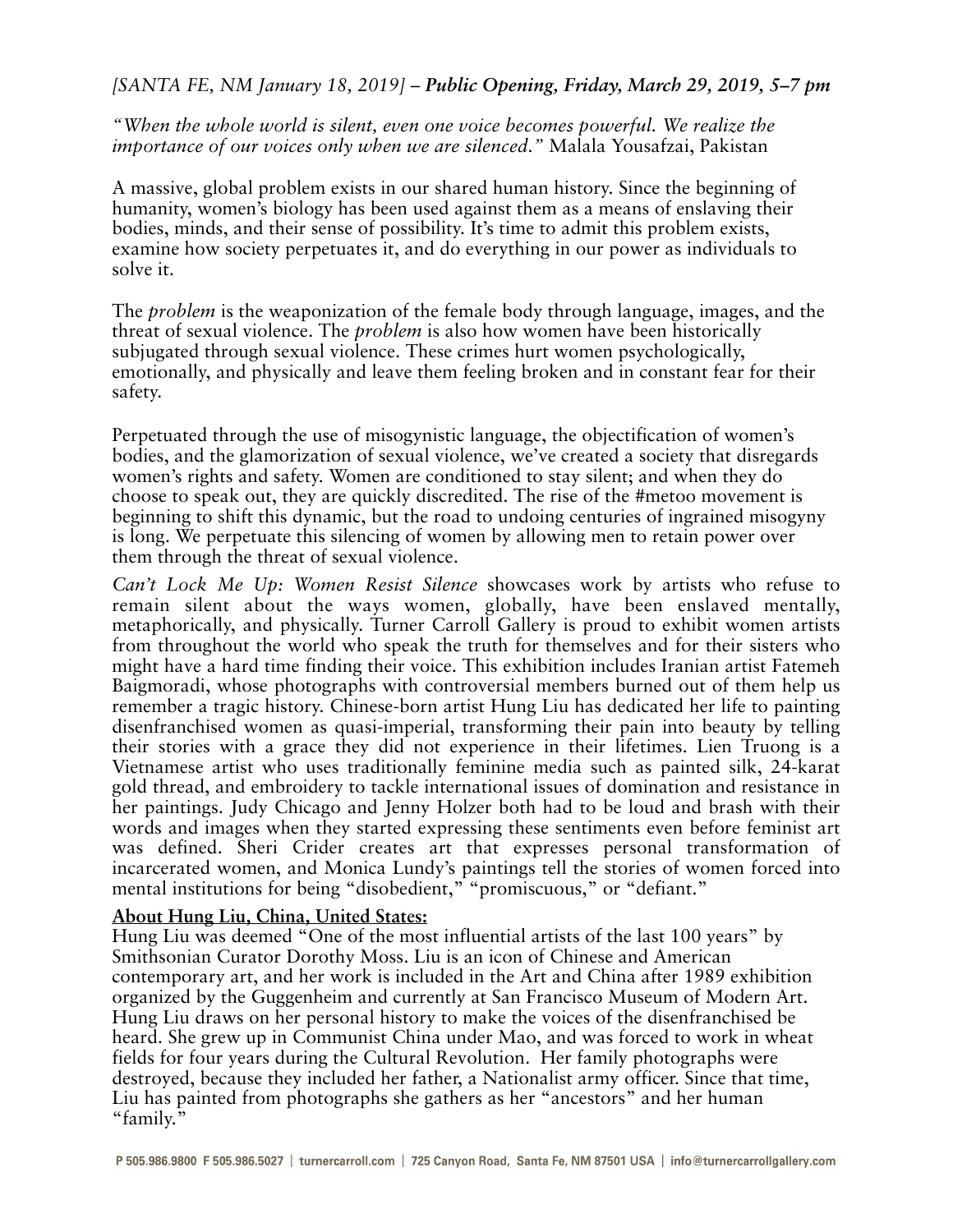Liu's works are included in more than 40 museums throughout the world, including The Whitney Museum of American Art; The Walker Art Center; The National Gallery of Art; The Asian Art Museum; Dallas Museum of Art; Los Angeles County Museum; The Smithsonian American Art Museum; National Museum of Women in the Arts; San Francisco Museum of Modern Art; The Metropolitan Museum of Art; The Long Museum in Shanghai, China; et al.

#### **About Ambreen Butt, Pakistan/United States**

Ambreen Butt is a Lahore, Pakistan born artist who now resides in the U.S. Her solo exhibition "Mark My Words" is on currently on view at the National Museum of Women in the Arts in Washington, D.C. Ambreen's "Say My Name" series will be shown simultaneously in the Turner Carroll exhibition and in the National Museum of Women in the Arts. The series depicts tiny swirling fragments of paper, each bearing the name of drone casualties in Pakistan. Ambreen was trained in traditional miniature painting. She inserted herself into contemporary art history when she made all the protagonists in her paintings female, tackling controversial global issues such as oppression, violence, and politics. Ambreen's works have been exhibited in museums across the world, including the Brooklyn Museum; Museum of Fine Arts, Boston; Boston Institute of Contemporary Art; Dallas Contemporary; the Sunshine Museum in Beijing, China; the Kunsthalle Fridericianum in Kassell, Germany; the National Art Gallery in Islamabad, Pakistan; and the National Museum of Women in the Arts.

#### **About Fatemeh Baigmorandi, Iran/United States**

Fatemeh grew up in Iran, receiving her BFA from the University of Tehran. Like Hung Liu, Fatemeh Baigmorandi's past was erased when her family destroyed their photos from the days her father was involved with the Shah's government, lest they be used by the Ayatollah's newly restrictive government as evidence against them. Fatemeh recreates history by reprinting photographs from that transitional era, to show how Iranian life and especially women's lives changed dramatically. She burns people and sections from each photograph to show the societal destruction that has occurred. Fatemeh's award winning "It's Hard to Kill" series insists "It's hard to kill history. The beliefs and thoughts of other people, no matter how obscured, can never be erased." Fatemeh won first place Director's Choice Award at Review Santa Fe, and her works have been shown in museums in Iran and the U.S., as well as in exhibitions in New York, France, and China.

# **About Monica Lundy, Saudi Arabia/Italy/United States**

Lundy is an Italian-American artist who grew up in Saudi Arabia. She holds an MFA from Mills College, where she studied with the eminent Hung Liu. She received her BFA from the School of the Art Institute of Chicago, and attended Studio Art Centers International in Florence, Italy. She was awarded the Jay DeFeo Award and was an artist in residence at the American Academy in Rome. Lundy currently divides her time between Italy and the United States.

Lundy began her current "female deviance" project in Italy in 2017, during her residency at the American Academy in Rome. She collaborated with Dr. Annacarla Valeriano, a historian from the Foundation of the University of Teramo. Through investigating medical documents from the psychiatric hospital archives of Sant'Antonio Abate di Teramo, Dr. Valeriano uncovered stories of daughters, mothers, wives, and lovers who were deemed unable or unfit to participate in society and were therefore placed in the mental hospital. Some of the symptoms used to diagnose their "mental illness" were irritability,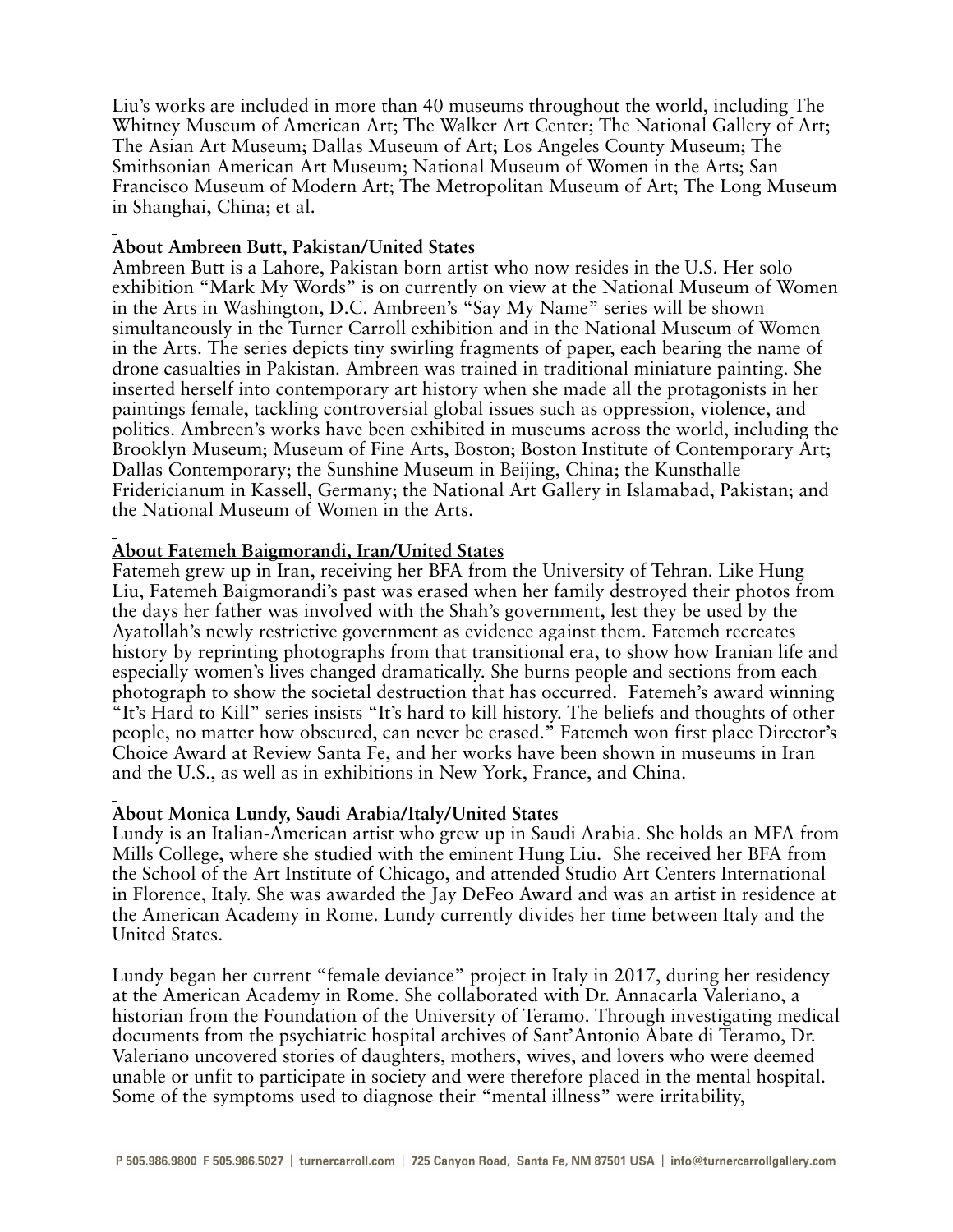flirtatiousness, idleness, being too talkative, irreverence, extravagance, capriciousness, eroticism, impulsiveness, and exhibitionism.

## **About Lien Truong, Vietnam/United States**

Lien Truong's paintings examine social, cultural, and political history, exploring the influences that form contemporary identity and belief systems in a transcultural context. She employs a rich pastiche of styles and media uniquely her own as she explores the cultural dynamics of domination, assimilation, and resistance throughout history. Asian style wave motifs allude to imperialism and immigration, while elsewhere Truong reproduces textile patterns from around the globe, carefully selected for their embedded histories of exclusion or assimilation, as well as for their contemporaneity to specific incidents referenced in the paintings. Truong utilizes traditionally feminine processes such as embroidery with 24K gold thread, painted silk, and embroidery in her works as a contrast to the often-harsh socio-political themes she depicts.

Truong's work has been exhibited in numerous institutions such as the National Portrait Gallery, Washington, DC; North Carolina Museum of Art, Raleigh, NC; Station Museum of Contemporary Art, Houston, TX; Weatherspoon Art Museum, Greensboro, NC; Cameron Art Museum, Wilmington, NC; the Centres of Contemporary Art in Moscow and Yekaterinburg; Oakland Museum of California; and Pennsylvania Academy of Art, PA. Truong is the recipient of many awards and fellowships. Born in Saigon, Vietnam, Truong immigrated to the US in 1975. She received her MFA from Mills College, Oakland, CA, where she studied under internationally acclaimed feminist artist Hung Liu.

#### **About Judy Chicago, United States**

Judy Chicago is one of the most well-known feminist artists of all time. Her works boldly depict the female body, and her *Nine Fragments from the Delta of Venus*, an erotic edition inspired by her friend and mentor Anais Nin, will be exhibited in the Turner Carroll exhibition. Her *Dinner Party*, celebrating exceptional women throughout history, is a quintessential work in the history of feminist art, and is housed in the Sackler Center for Feminist Art at the Brooklyn Museum. Chicago lives in New Mexico and her works are included in major museum collections including the San Francisco Museum of Modern Art, the Los Angeles County Museum of Art, the National Museum of Women in the Arts, The British Museum, The National Gallery of Art, The New Mexico Art Museum, The Getty, et al.

#### **About Jenny Holzer, United States**

Jenny Holzer's *Truisms* will be part of the Turner Carroll exhibition. Holzer is wellknown for her short statements she mass-produced and hoped would provoke her audience. She made her truisms as accessible as possible by printing them on posters, tshirts, baseball caps, and postcards. Holzer did not include imagery as part of her artwork; she considered the words themselves to constitute the art. Holzer's Truisms such as the mail art Truisms included in the Turner Carroll exhibition are included in the permanent collection of the Museum of Modern Art, and were exhibited at the London Institute of Contemporary Art in curator, and New Mexico resident, Lucy Lippard's *Social Strategies by Women Artists*.

Holzer's works are included in prominent private and museum collections, including The Museum of Modern Art, The Solomon R. Guggenheim Museum, The Tate Collection, The San Francisco Museum of Modern Art, The Walker Art Center, and the Museum of Fine Arts, Boston. She was awarded the Leone d'Oro for her work at the Venice Biennale, as well as the Berlin Prize and numerous honorary Doctorates of Fine Arts.